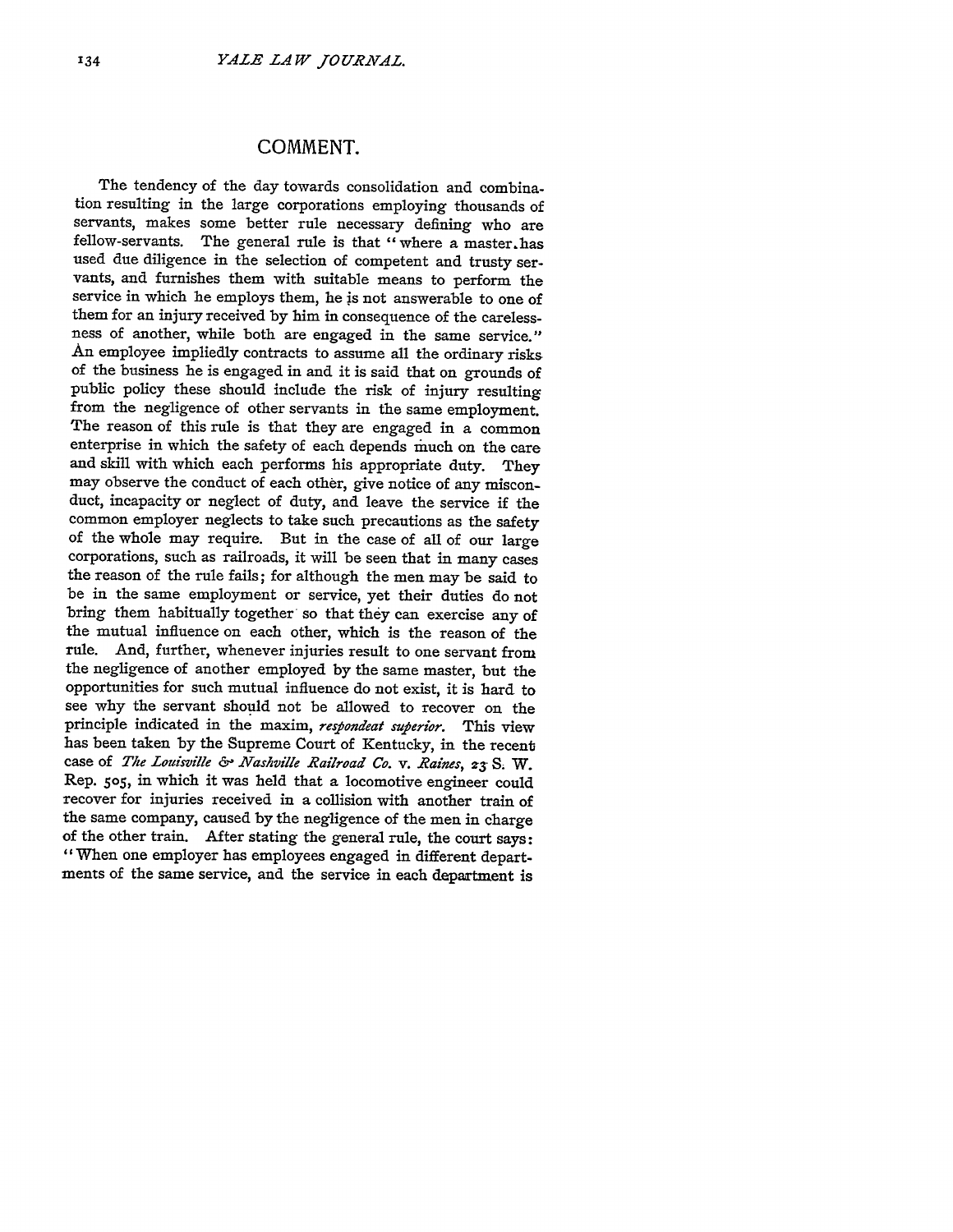distinct and separate from that of the other, and neither controlled by the other, but by its own employees, as in the case of service of different railroad trains, operated by the same company, then the rule is different, and the employees belonging to each train and rendering service thereon are not fellow-servants with the employees of the other train in the sense that the one is the agent of the other, and assumes the ordinary risks in reference to the manner that the employees on the other train discharge their duty. In such case the employment in several, and the employees of each train occupy such -position in the service with reference to the employees of the other train as precludes their having any control over their actions, or right to advise, even, as to the manner in which the service is to be performed," and "the reason for releasing the company from responsibility ceases to exist, and in such case those controlling and directing the movements of the train with reference to those on another train must be regarded as the agents of the company."

## $\star$

The legislative body of Massachusetts, acting under the right conferred upon it **by** the State Constitution of presenting to the justices of the Supreme Court any contemplated act to be passed on as to constitutionality, submitted the three following questions: *"1First,* Is it constitutional, in an act granting to women the right to vote in town and city elections, to provide that such act shall take effect throughout the commonwealth upon its acceptance by a majority vote of the voters of the conmonwealth? *Second,* Is it constitutional to provide in such an act that it shall take effect in a city or town upon its acceptance by a majority vote of the voters of such city or town? *Third,* Is it constitutional, in an act granting to women the right to vote in town and city elections, to provide that such an act shall take effect throughout the commonwealth upon its acceptance **by** a majority vote of the voters of the commonwealth, including women specially authorized to register and vote on this question alone?" The court is peculiarly divided in its opinion; four justices hold that all three are properly answered in the negative, two dissent and answer affirmatively, and one agrees with the majority as to the first and third, and with the minority as to the second. Except in the dissenting opinion of Justice Holmes, the constitutionality of an act passed **by** the legislature conferring on women the right of suffrage in city and town elections is not discussed. The constitutionality of such a law is assumed, and the questions are considered on this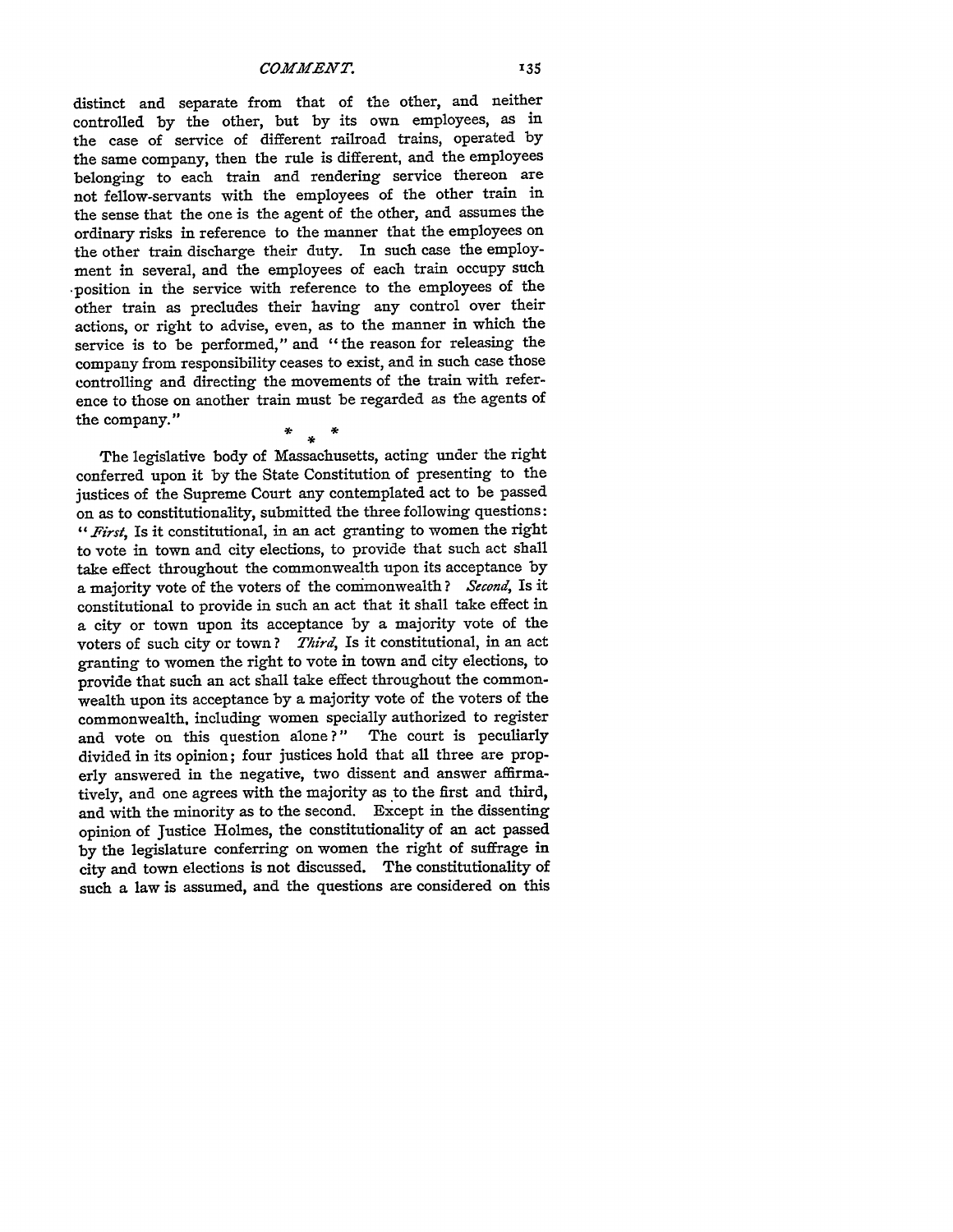assumption. Justice Holmes, however, disposes of that question first, declaring that he has no doubt that the legislature has power to pass such a law. In the majority opinion, those parts of the constitution of Massachusetts relating to the first question are treated in the light of the opinions of its founders and of the constitutions of the others of the original thirteen States. A pure democratic form of government was not established. The characteristic feature of these constitutions was that they established a government of representatives, and not of the people. After they had created the legislature, the people reserved to themselves no right to an appeal from any legislative, executive or judicial act. "They apparently relied upon frequent elections, when the officers were elected; upon the right of meeting and consulting upon a common good; upon the right of petition and of instructing their representatives; upon impeachment, and upon the right of reforming, altering and totally changing the form of government, when the protection, safety, prosperity and happiness of the people required it. Apparently, it was thought that the persons selected for the executive, legislative and judicial officers in the manner prescribed in the constitution would be men of good character and intelligence, of some experience in affairs and of some independence of judgment, and would have a better opportunity of obtaining information, taking part in discussion and carefully considering conflicting opinions than the people themselves, and the people, therefore, put the responsibility of carrying on the government upon their representatives." Legislative power can not be delegated to any other body or authority, and the people have not retained this power unless it is so expressly provided. While it is true that a general law can be passed. to take effect upon the happening of a subsequent event, the weight of opinion is that this event can not be the-adoption of the law **by** the vote of the people. By so doing, "the substance of the transaction is that the legislature declines to take the responsibility of passing the law; but the law has force, if at all, in consequence of the votes of the people; they are ultimately the legislators." The amendments to the constitution regulating the incorporation of cities and towns indicate no intention of having laws submitted to the people for rejection or adoption, although the consent of the inhabitants of cities and towns is necessary before the legislature can incorporate them or change their constitutions. The first question being thus disposed of, the second is considered. "1There have been laws from the earliest times which delegated legislative powers to the inhabitants of the towns, or permitted